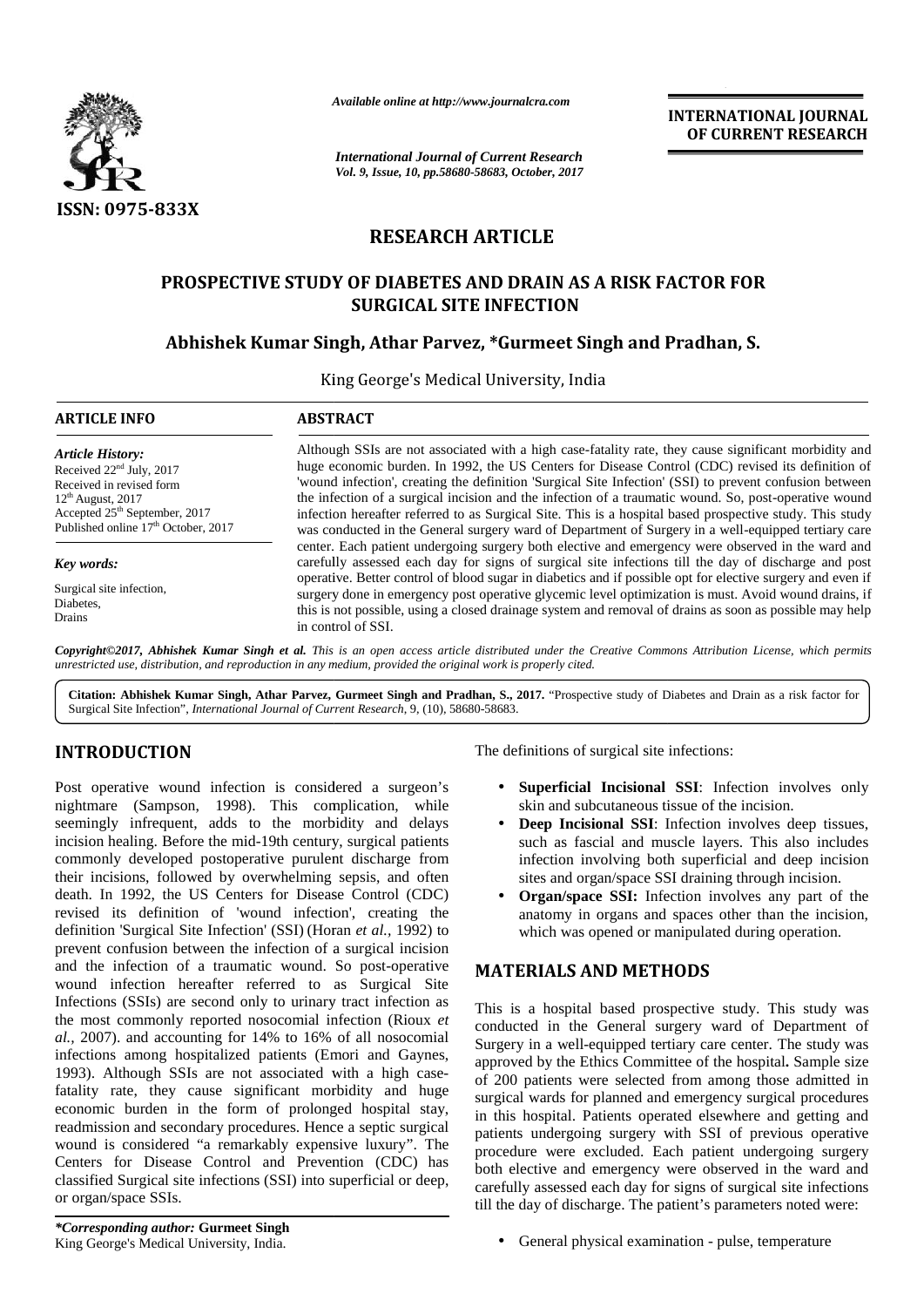Local examination – wound assessed by the CDC (Center for disease control) definitions of surgical site infections (1992) like pain or tenderness, induration, erythema, and local warmth of the wound; fluid or pus exudations from the wound.

Thereafter patients were followed up on an outpatient basis once a week for 30 days from the day of surgery. The discharge from infected wounds were collected using sterile swabs or aspirated by a sterile needle and syringe. The samples were transported to the Department of Microbiology, within 2 hours of collection for culture.

### **RESULTS**

#### **Diabetes and SSI**

The presence of diabetes increased the occurrence of wound 60 infections. The percentage of surgical wounds in diabetics  $\begin{bmatrix} 50 \\ 50 \end{bmatrix}$ getting infected were 13.8% and the non-diabetics were 6.3% which is statistically significant ( $\frac{2}{ }$  with Yates correction= | 40 4.497, p value 0.0302. Furthermore, a decreased incidence of infections was found in diabetic patients undergoing elective  $\begin{vmatrix} 30 \\ 20 \end{vmatrix}$ surgery compared to emergency surgery.

#### **Table 1. Distribution of SSI among diabetics and non-diabetics**

|              |           | No of cases | No. of SSI | % of infection |
|--------------|-----------|-------------|------------|----------------|
|              | Elective  |             |            | 13.04          |
| Diabetic     | Emergency |             |            | 33.3           |
|              | Elective  | 88          |            | 2.27           |
| Non-diabetic | Emergency | 54          |            | 12 Q           |

95% C.I.-0.7797 to 1.001 (using approximation of Katz), odd's ratio-0.3248 Relative risk-0.8836

#### **Drain and SSI**

Presence of drain increases the chance of infections in patient undergoing surgical procedure. In our study drain is kept in 122 patient, in whom 18 cases developed sign of SSI (14.75%) as compared to 1 case out of 78 developed SSI(1.2%).Using Fischer's exact test p value is 0.0009 extremely significant and chi-square statistics with Yates correction=8.538

**Table 2. Distribution of cases with drain and rate of SSI**

| Drain   | No. of cases | No. of SSI | $\%$  |
|---------|--------------|------------|-------|
| Present | 22           | 18         | 14.75 |
| Absent  | 78           | 01         | 01.2  |
| Total   | 200          | 19         | N9 5  |

### **Drain and no. of cases**



**Fig. 1. Showing no. of cases with drain**

#### **Duration of drain and SSI**

Infection rate increases with increasing duration of drain. In our study, 11 patient developed SSI in whom drain is kept for more than 7 days (64.7%) and patient in whom duration of drain is less than 7 days have SSI (14.2%). Using chi-square test for independence, data is significantly associated.

#### **Table 3. Duration of drain and SSI**

| Duration of drain | Total cases | %    |
|-------------------|-------------|------|
| $1-3$ days        | 56          |      |
| 4-7 days          | 49          | 14.3 |
| $>7$ days         | 17          | 54 C |
|                   |             |      |

Chi-square test for independence=66.187, p value is 0.0001

#### **Graph relating duration of drain and SSI**



**Fig. 2. Relating duration of drain and SSI**

#### **DISCUSSION**

#### **Diabetes and SSI**

In our study diabetics had a higher incidence of SSI than the non-diabetics Odds ratio is 0.3248. Fasting blood sugar levels was the only biochemical parameter significantly associated with the risk of SSI and has been demonstrated in several studies. In a study by Malone *et al.,* 2002 in Maryland hospital showed a higher percentage of SSI in diabetics than in non diabetics. Logistic regression analysis demonstrated that patients with diabetes mellitus were at a 1.5-fold increased risk for SSI. In a case control study in Mexico by Compte *et al.,* 2000 also demonstrated that the relative risk of SSI's in diabetics is 2.5 times than the non-DM patients. Karim *et al.,* 2000, 3000 surgical wounds for 10 days postoperatively and confirmed that diabetes mellitus was an independent risk factor for SSI in general surgical patients (*P\_* 0.005). With strong evidence supporting the role of diabetes in the development of SSI, measures to decrease SSI should be considered. Preoperative control of blood glucose levels may eliminate the increased risk associated with diabetes, as suggested by Zerr *et al.* 1997. These investigators studied 1585 diabetic patients in a cohort of 8910 patients who underwent cardiac surgery over a 6-year period. They found that infected diabetic patients had higher mean blood glucose levels over the first 2 postoperative days  $(P_0.003)$ . Institution of a new protocol of postoperative continuous intravenous insulin infusion to maintain a blood glucose level 200 mg/dl resulted in a decrease in postoperative blood glucose levels with a concomitant significant decrease in the incidence of SSI  $(p_ 0.02)$ . These results suggest that glycemic control in diabetic patients postoperatively may have a significant impact on SSI. The contribution of diabetes to SSI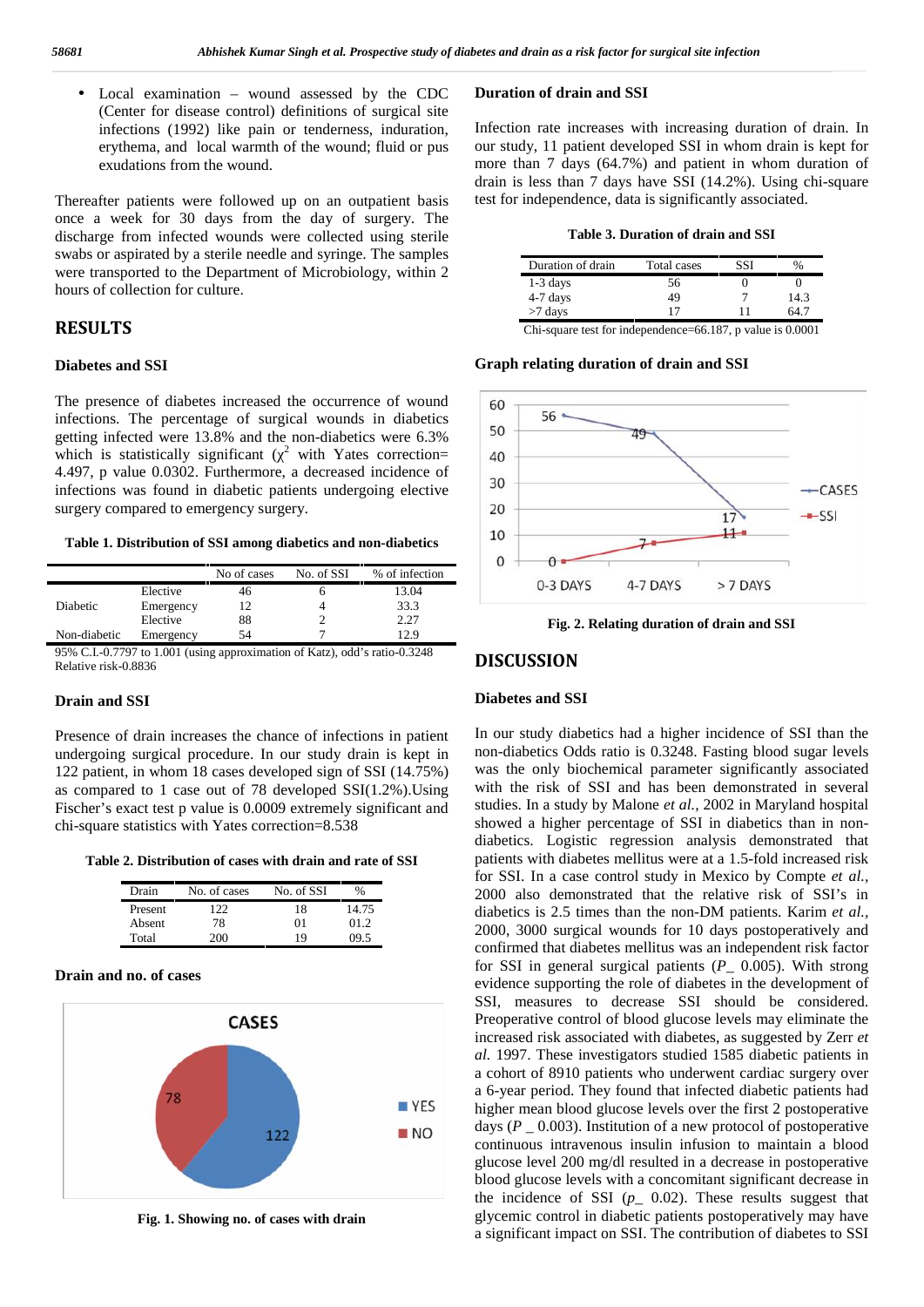has been demonstrated in various studies. Trick *et al.,* 2000 demonstrated that a preoperative glucose level of 200mg in diabetic patients was an independent risk factor (OR 4.4, *P* \_ 0.01) for radial artery harvest site infections after coronary artery bypass graft surgery (CABG. Karim *et al.* 2000 studied 3000 surgical wounds for 10 days postoperatively and confirmed that diabetes mellitus was an independent risk factor for SSI in general surgical patients ( $P = 0.005$ ). In a study by Malone et al., 2002 patients with diabetes were approximately 1.5 times more likely to develop SSI, demonstrating that in non-cardiac surgical patients, diabetes mellitus was a significant independent risk factor. Increased glucose levels (>200mg/dl) in the immediate post op period (<48hrs) were associated with increased SSI risk (Terranova, 1991). Hence tight control of blood glucose levels in the peri-operative period may lead to better SSI outcomes in diabetic and non diabetic patients.

#### **Drain and SSI**

Drains placed in incisions probably cause more infections than they prevent. Sealing of the wound by epithelialization is prevented and the drain becomes a conduit, holding open a portal for invasion of the wound by pathogens colonizing the skin. Several studies of drains placed into clean or clean contaminated incisions show that the rate of SSI is not reduced (Al-Inany *et al.,* 2012; Magann *et al.,* 2002), in fact, the rate is increased (Siegman-Igra *et al.,* 1993; Noyes *et al.,* 1998; Vilar-Compote *et al.,* 2002; Manian, 2003). In our observation, the post-operative drain were 12 times more likely to develop SSI compared to those without the drain. While the proportion of those with post-operative drain acquiring SSI was 14.75% (18/122), it was 1.2% (1/77) among those without the drain (C.I=1.740 to 102.04). Further, the infection rate increases with the increasing duration of the drain as studied by other workers on SSIs. Considering that drains pose a risk and accomplish little, they should rarely be used and removed as soon as possible (Barie, 2002). Under no circumstances should prolonged antibiotic prophylaxis be administered to "cover" indwelling drains.

#### **Drain and Durations**

Early observational studies suggested that surgical drains contributed to the development of SSIs (Cruse and Foord, 1980 & 1973). The work of Magee *et al.,* 1976 suggested that the drains may also potentiate the risk of infection by acting as a foreign body and suppressing local tissue defenses. Simchen *et al.,* 1984 prospectively evaluated 1,487 patients who had undergone hernia operations. Among 14 variables analyzed using multivariate analysis, the use of drains was found to significantly increase the risk of infection (odds ratio 4.1;  $p < .001$ ). Lidwell (1961) also found drains to be a risk factor when he applied regression analysis to data collected on SSIs. In contrast, neither the study by Claesson and Holmlund (Claesson *et al.,* 1988) nor the study by Mishriki *et al.,* (1990) both of which used multivariate analysis methodology, was able to incriminate drains as a risk factor for SSIs. Several prospective, randomized trials have also been published (Lubowski and Hunt, 1987; Shaffer *et al.,* 1987; Shaffer *et al.,* 1988; Monson *et al.,* 1991). Three studies found no difference in infection rates when drains were used. A task force of experts from the Society for Hospital Epidemiology of America (SHEA), the Association of Practitioners in Infection Control (APIC), the CDC, and the Surgical Infection Society

(SIS) concluded, after review of the evidence, that the use of drains was only a possible contributor to SSIs.

#### **Conclusion**

Better control of blood sugar in diabetics is must to reduce the incidence of SSI. Avoiding wound drains or using a closed drainage system and early removal of drains may limit the Surgical site infections.

#### **REFERENCES**

- Al-Inany, H., Youssef, G., Abd ElMaguid, A., et al. 2002. Value of subcutaneous drainage system in obese females undergoing cesarean section using Pfannenstiel incision. *Gynecol ObstetInvest*, 53: pp75-78.
- Barie, P.S. 2002. Are we draining the life from our patients?. *Surg Infect (Larchmt)* 3: pp 159-160.
- Claesson, B.E.B., Holmlund, D.E.W. 1988. Predictors of intraoperative bacterial contamination and postoperative infection in elective colorectal surgery. *J Hosp Infect.,* 11:127-135.
- Compte, D.V., Mohar, M.C., Sandoval, R.N. 2000. Surgical site infections at the National Cancer Institute in Mexico-a case-control study. *Am J Infect Control.,* 28:14-20.
- Cruse, P.J., Foord, R. 1980. The epidemiology of wound infection. A 10-year prospective study of 62,939 wounds. *Surg Clin North Am.,* 60(1):27-40.
- Cruse, P.J.E., Foord, R. 1973. A five-year prospective study of 23,649 surgical wounds. *Arch Surg.,* 107:206-210
- Emori, T.G., Gaynes, R.P. 1993. An overview of nosocomial infections, including the role of the microbiology laboratory. *Clin Microbiol Rev.,* 6(4):428-42.
- Horan, T.C., Gaynes, R.P., Martone, W.J,. Jarvis, W.R., Emori, T.G. 1992. CDC definitions of nosocomial surgical site infections, a modification of CDC definitions of surgical wound infections. *Infect Control Hosp Epidemiol.,* 13(10): 606-8.
- Karim, H., Chafik, K., Karim, K., Moez, H., Makki, A.M., Adnen, E., Morched, A.M., Abdejellil, Z. 2000. Risk factors for surgical wound infection in digestive surgery. Retrospective study of 3,000 surgical wounds. *Tunis Med.,* 78(11):634-40.
- Lidwell, O.M. 1961. Sepsis in surgical wounds. Multiple regression analysis applied to records of post-operative hospital sepsis. *J Hyg.,* 59:259-270.
- Loong, R.L.C., Rogers, M.S., Chang, A.M.Z. 1988. A controlled trial of wound drainage in caesarian section. *Aust NZ J Obstet Gynecol.,* 28:266-269.
- Lubowski, D., Hunt, D.R. 1987. Abdominal wound drainage- "A prospective, randomized trial. *Med J Aust.,* 146:133- 135.
- Magann, E.F., Chauhan, S.P., Rodts-Palenik, D., et al. 2002. Subcutaneous stitch closure versus subcutaneous drain to prevent wound disruption after cesarean delivery: a randomized clinical trial. *Am J Obstet Gynecol*, 186: pp1119-1123.
- Magee, C., Rodeheaver, G.T., Golden, G.T., et al. 1976. Potentiation of wound infection by surgical drains. *Am J Surg,* 131:547-549.
- Malone, D.L., Genuit, T., Tracy, J.K., Gannon, C. 2002. Surgical Site Infections: Reanalysis of Risk Factors, *Journal of Surgical Research,* 103:89–95
- Manian, F.A. 2003. Vascular and cardiac infections in end stage renal disease. *Am J Med Sci.,* 325: pp243-250.